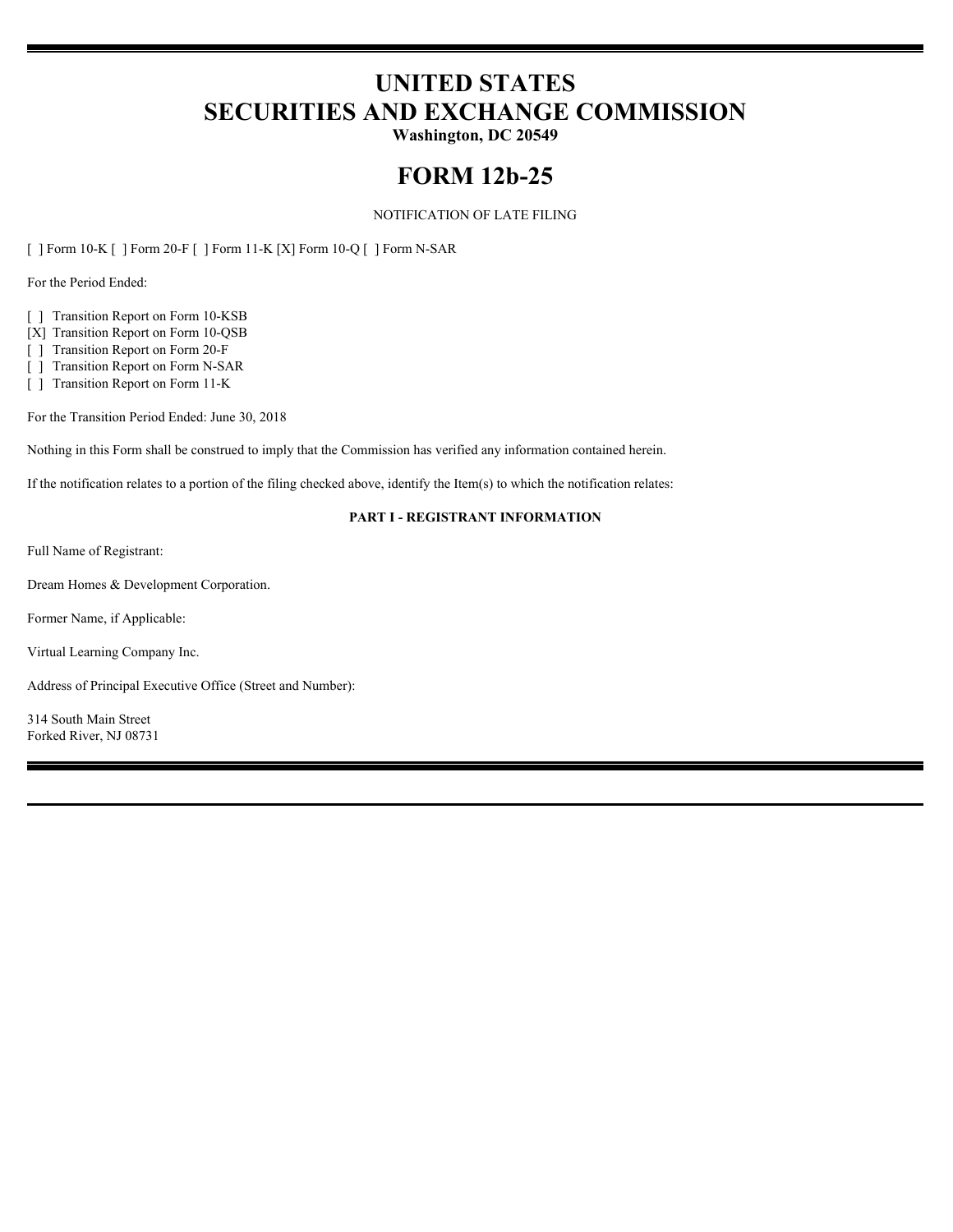#### **PART II - RULES 12b-25 (b) AND (c)**

If the subject report could not be filed without reasonable effort or expense and the registrant seeks relief pursuant to Rule 12b-25(b), the following should be completed. (Check box if appropriate)

[  $\alpha$ ] (a) The reasons described in reasonable detail in Part III of this form could not be eliminated without unreasonable effort or expense;

[X] (b) The subject annual report or semi-annual report, transition report on Form 10-K, Form 20-F, 11-K or Form N-SAR, or portion thereof will be filed on or before the fifteenth calendar day following the prescribed due date; or the subject Quarterly report or transition report on Form 10-QSB, or portion thereof, will be filed on or before the fifth calendar day following the prescribed due date; and **THE REGIST 11-RULES 12b-25 (b) AND (c)**<br> **The subject report could not be filed without reasonable effort or expense and the registrant seeks relief pursuant to Rule 12b-25(b), the following should be<br>
[ ] (a) The reasons** Fits subject report could not be fited without reasonable effort or expense and the registrant secks relative participates of completed (10,000 in example during the completed (11,000). The reason-detected by the results

 $\lceil \cdot \rceil$  (c) The accountant's statement or other exhibit required by Rule 12b-25(c) has been attached if applicable)

#### **PART III - NARRATIVE**

received.

#### **PART IV - OTHER INFORMATION**

(1) Name and telephone number of person to contact in regard to this notification:

Chris Dieterich, Esq.: (310) 312-6888.

(2) Have all or other periodic report required under section 13 or 15(d) of the Securities Exchange Act of 1934 or section 30 of the Investment Company act of 1940 during the preceding 12 months or for such shorter period that the registrant was required to file such report(s) been filed? If the answer is no, identify report(s).

[X] Yes [] No

statements to be included in the subject report or portion thereof?

[ ] Yes [X] No